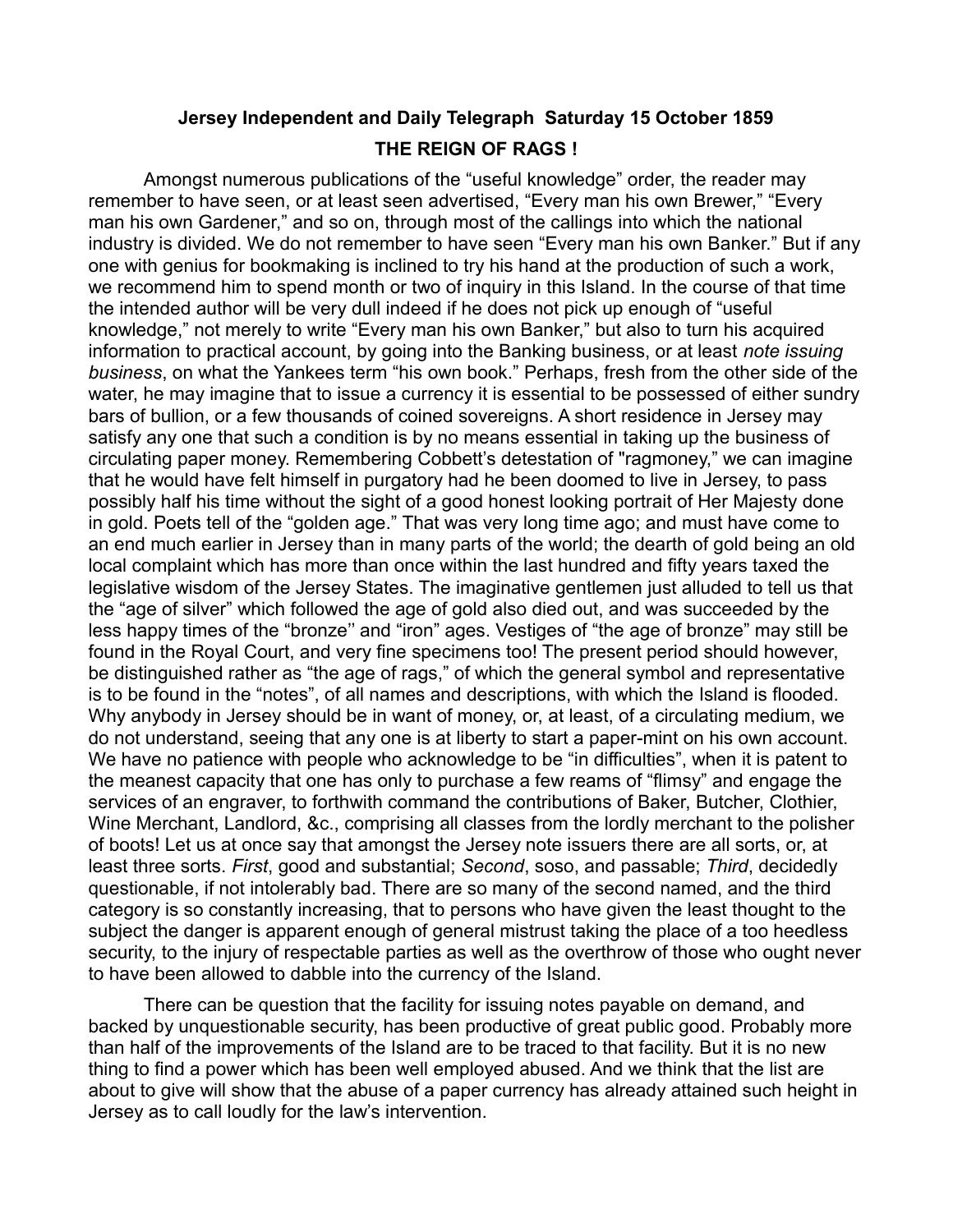It is not the first time that the abuse we speak of has assumed alarming proportions and occasioned the intervention of the law. Previous to the year 1813 the Island was inundated with most ridiculous specimens of paper money. There were notes representing one shilling, two shillings, half a crown and a crown, besides one pound. Those under a pound had this peculiarity, that the bearer could not obtain payment in coin of any note of one shilling, two shillings, &c., unless he presented to the issuer a quantity equal to one pound. In those days the dabblers in paper currency did not put themselves to the expense of employing an engraver, the notes were simply printed; of course opening a fine field to unlimited forgery. The peculiarity attending the cashing of the notes just mentioned suggested to some native genius the following bit of privateering on a small scale. He took up and carried out the idea of issuing only nineteen notes of one shilling each and seven of half a crown. Of course the pound's worth of either was never presented to him to cash, for a very obvious reason.

The States, on the 8th of May, 1813, passed a law forbidding for the future any issue of money of less value than one pound. This law was confirmed on the 10<sup>th</sup> of June following. In the preamble it is therein stated, "That recently notes of various amounts from one pound to one shilling, payable to the bearer, have been put into circulation by large number of individuals, and which are received by the public without any regard as to the solvency of the issuers; that this circulation of paper, particularly notes of small amount, has occasioned great inconvenience, loss and even frauds, to the injury of the poor and uneducated Inhabitants, and the soldiers of the Garrison; that it is of the highest importance to repress and prevent so manifest an abuse of public confidence and to maintain that good faith which should regulate all commercial operations, without which there can be no prosperity."

If in 1813 the Island was inundated with paper money, it may safely be said that, although shilling and halfcrown notes are unknown to the present generation, the flood of paper money, and that, too, of a very questionable character, has already risen to a height demanding the attention of the Press preparatory to more effective action the part of those to whose hands the safety of the community is entrusted. Now, as in 1813, the public receive notes issued by "Jack," "Tom" and "Harry," "without any regard as to the solvency of the issuers"; and unless a remedy is provided in time there may yet be occasion to lament over "great inconvenience and loss," arising from "abuse of public confidence" and the violation of that "good faith which should regulate all commercial operations, without which there can be no prosperity."

But let without further preface come to the list above alluded to, which list the reader will find worthy of his perusal.

#### **BANKS OF ISSUE.**

**Old Bank**. — Hugh Godfray, Sons and Co. **Commercial Bank**. — Janvrin, Durell and Co. **Banking Company**. — Nicolle, De Ste Croix, Bertram and Co. **Mercantile Union Bank**. — Matthews, De Carteret and Co. **Jersey Joint Stock Bank**. — Arthur, De Carteret and Co. **Channel Islands Bank**. — Horman, Anthoine, Ahier, Le Gros and Co.

The above are all Joint Stock Companies, (with the exception of the two first,) whose Bank Notes are payable at their respective Banking Houses, in St. Helier.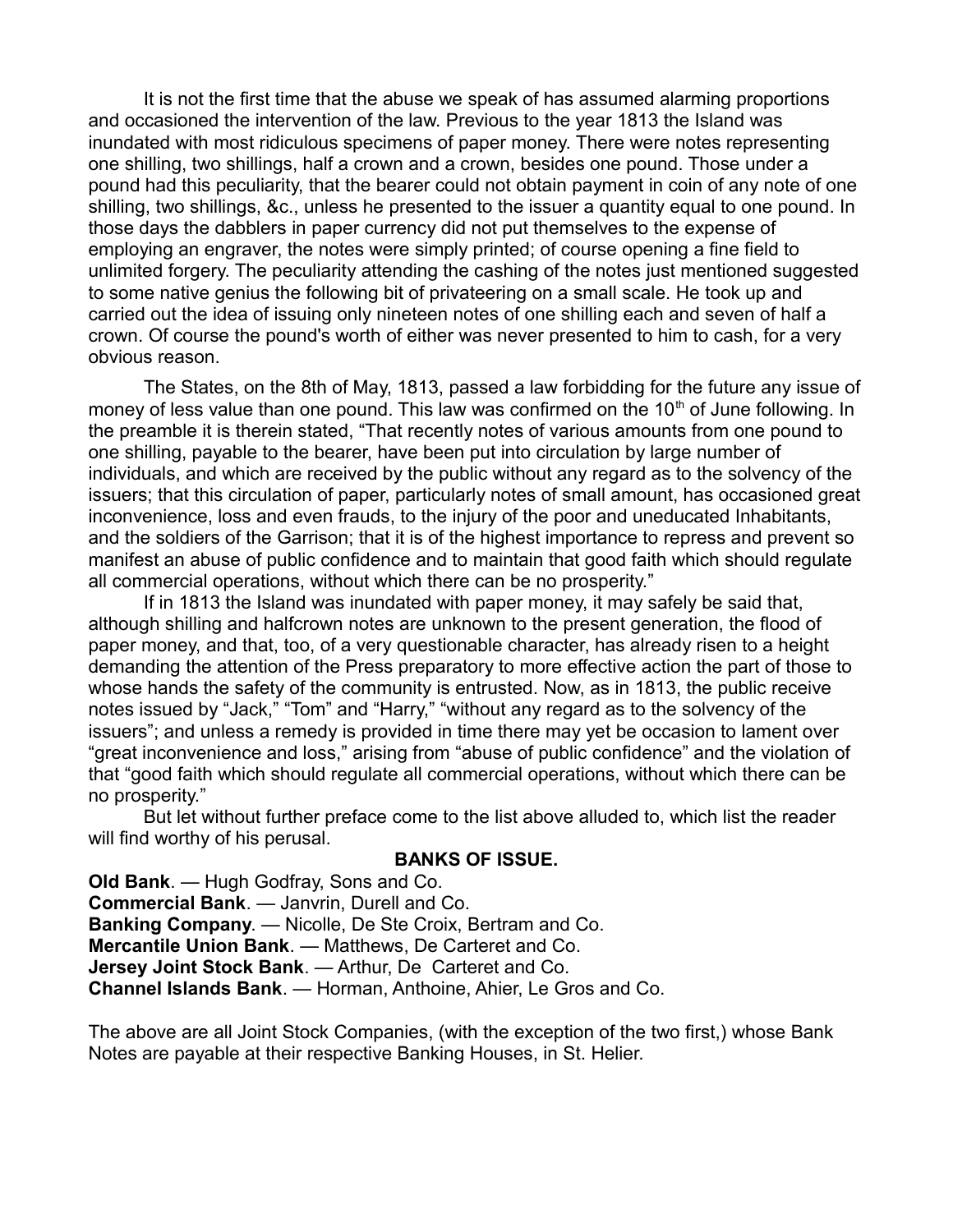#### **PARISH NOTES.**

Guaranteed by act of their respective Parish Assemblies and payable in St. Helier: ––

- **Town and Parish of St. Helier**. Payable at Voisin and Co., King-street. It is not stated on the notes where payable.
- **St. Clement's Parish Bank**. Payable at Metivier's, Draper, King-street. It is not stated these notes where payable.
- **St. Martin's Parish Bank.** Payable at George Syvret's, Royal Square.
- **St John's Bank.** Payable at George Syvret's, Royal Square.
- **St. Ouen's Parochial Bank**. Payable at Taronis , Queen-street.
- **Town Vingtaine of St. Helier**. —These notes are signed by proprietors of the Vingtaine, who engage cash them on demand; they are guaranteed by the Vingtaine.

#### **PARISH NOTES.**

Guaranteed by act of their respective Parish Assemblies, but not payable in St. Helier. These are payable at the residence of the Constables of the respective parishes.

**Parish of Trinity,**

**Pabibh Assembly of St. Brelade,**

**St. Mary Parochial Bank,**

**Grouville Parish Bank**

**St. Lawrence Parish**

- **St. Peter's Parochial Bank\***
- **St. Peter's Parochial Bank** signed by the Procurers of the Parish Assembly, and payable by them at their residence at St. Peter's.

\*The Constable, Mr. John Simon, has in his own private name notes known as the "St. Peter's New Bank."

#### **NOTES**

Bearing Parochial Titles, but under the guarantee of private persons. ––

- **St. Peter's New Bank.** —These are signed for Simon, Duheaume and Co. by Jn. Simon. There is no mention where these notes are payable. It is supposed that these notes may be cashed at the Viscount's office.
- **St. Martin's Bank.** Those are signed by Ed. E. Sauteur and George Sohier. George Sohier has been dead many years. They are payable at Geo. Syvret's, Royal Square.
- **St. John's Bank.** —These notes are signed Abraham Esnouf, Chs. Dallain; and J. Dallain and George Le Gros, securities. Not payable in town.
- **St. Clement's Bank.** These are signed: Josue F. Le Clercq; and Josue Le Clercq, security. They state that they are payable at 8, Belmont Road, but they are not so, they are only payable at Abraham De La Mare's Baker, Colomberie.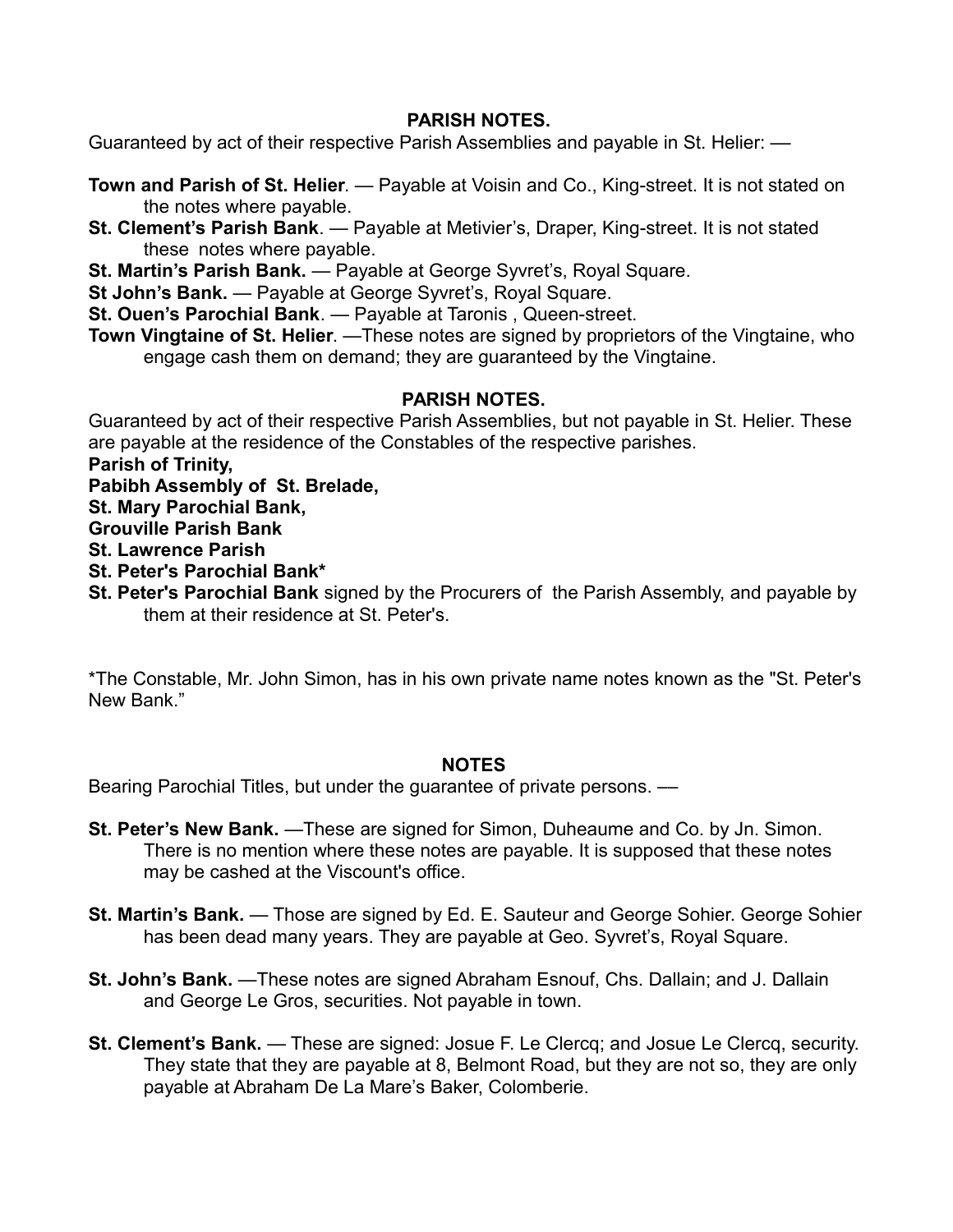- **St. Martin's and St. Peter's Association.** —These are signed: Thos. Sohier, Thos. Rive, Thos. Le Gros, Ed. E. Le Sauteur, Elie Rive, Ph. Rive. These notes are payable at Capt. Philip Rive's, Hilary-street, but we believe that Capt. Rive docs not reside there now.
- **St. Ouen's Leoville Bank.** These notes are signed Jacques Le Brocq and are said to be payable at No. 2, Library Place. The names of Ph. Vibert and Elie Hubert appear thereon as securities. These notes are being withdrawn from circulation.
- **Le Coin Bank.** —These are signed by Alexander Low, and are payable 62, King-street.
- Le Coin Bank. These notes are signed by E. F. Le Montais; and Francis Alexandre as security. They are payable at Metivier's, 60, King-street.
- **St. Peter's, Jersey.** —These notes are signed by Matthew Alexandre, and payable at Blampied and Laffoley's, Broad-street.
- **St. Brelade's Association Bank.** These are signed by George John Bosdet and by John and John Fleury as securities. Payable at 60, King-street. These notes are refused by the principal Bankers.
- **Mont-a-l'abde Bank.** —This note is payable MontaL'Abde, and signed Charles Poingdestre. These notes are not received by the Bankers.
- **Vingtane Du Mont-au-Pretre.** —These notes are signed by Charles De Carteret, Jun., and payable at 1, Devonshire-place.
- **Vingtane Du Mont-au-Pretre.** These are signed by different parties for the payment of the repairs of Burrard, Union, and Le Geyt streets. They are worth but 18s,  $5\frac{3}{4}$  d. They are payable at the residence of the signers, several of whom are dead.
- **Grouville Parish Bank.** These are signed "For Noel and Company" Phil. Noel. These notes are not received by Bankers.
- **Parish of St. Helier.** —These notes were issued for paving New-street, Craig-street, and Upper Don-street under the guarantee of the proprietors who have signed each respective note, and at whose residence the note is supposed to be payable, although it is not mentioned the note.
- **Parish of St. Helier.** These notes were issued for paving Belmontroad. The remark just made applies to these notes also.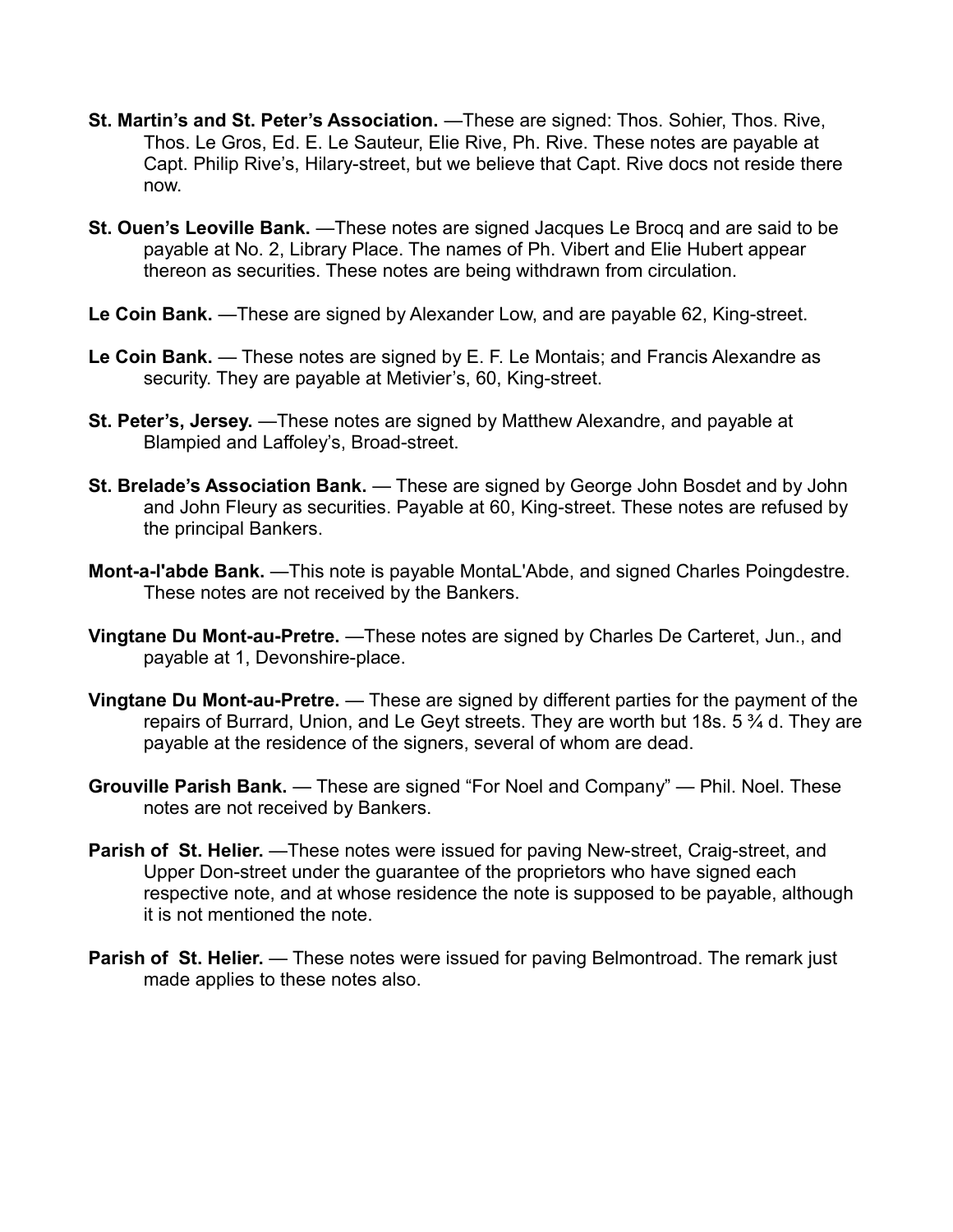#### **PRIVATE ISSUES.**

- **Country Bank, Jersey.** These bear the names of Ph. Huelin, John Syvret; and those of Jean Du Val, Jean Hacquoil, Philippe De Gruchy, securities. These are payable at No. 62, King-street, and are being withdrawn from circulation.
- **St. Peter's Windmill Association.** These are signed by Phil. Frs. Le Contour, Ns. Arthur, John Couteur. They do not state where they are payable, but they can be cashed at Taroni's, Queen-street.
- **Gorey English Wesleyan Methodist Chapel**. —These are signed Chas. Durell, Treasurer; Wm. Bryant, Chas. Hamon and William Vonberg, Trustees. They are payable at 37, King-street, *or* at 39, Ann-street. These notes are issued under the guarantee of the Trustees of the Gorey Wesleyan Chapel.
- **Union.** —These are signed Peter Blampied, Ph. Duval, and by John Coutanche and Ph. Baudains, Securities. They are payable at 62, King-street. Mr. Peter Blampied does not reside in Jersey. He is an independent Minister in Guernsey. These notes are under the guarantee of the Dissenters St. Peter Cemetery.
- **Family Association Bank.** These notes are signed Ph. Le Blancq. They are payable at 60, King-street. The Bankers will not take them.
- **Farmers' Bank.** These are signed, D. Romeril, P. Norman, P. Le Sbirel, J. Corbel. They state they are payable Le Masurier and Blampied, Charingcross, but they are not payable anywhere in Town. They are being withdrawn from circulation.
- **Jersey Agricultural Association.** These are signed Charles Blampied. They bear the signatures of Jean D. Cabot and Jean Godeaux, securities. Godeaux is dead, and a "*Benefice d' Inventaire"* has been granted the Court to ascertain whether the property of the deceased is in a state of solvency.
- **Jersey Agricultural Association.** These are signed J. D. Cabot; and by Chas. Blampied and Jean Godeaux, securities. "*Benefice d' Inventaire"* on Godeaux. These are payable at Metivier, King-street.
- **Jersey Agricultural Association.** These are signed by John Godeaux, and by Jean D. Cabot and Charles Blampied, securities. The principal subscriber is dead and a Benefice d' Inventaire is dead and a "*Benefice d' Inventaire"* is now being held on property. These notes were advertised as payable at Biampied's and Laifoley's until the 29<sup>th</sup> September last.
- **Jersey Agricultural Association.** These are signed by Jean Dorey, and besides by Jean Larbalestier, Ph., Perchard, Peter le Boutillier, Chs. Gruchy, Jean Cabot, Thos. De La Have, Charles Dorey securities. They are payable at Mr. Gallichan, 26, Royal Square.
- **Jersey Agricultural Association.** These notes are signed by Thos. De La Haye, and also by Ph. Perchard, Chs. Grucby, Jean Geo. Larbalestier, Jean Cabot, Pr. Le Boutillier, and Chas. Dorey, as securities. They are payable at Canning's Aurora Hotel, but not mentioned on the notes.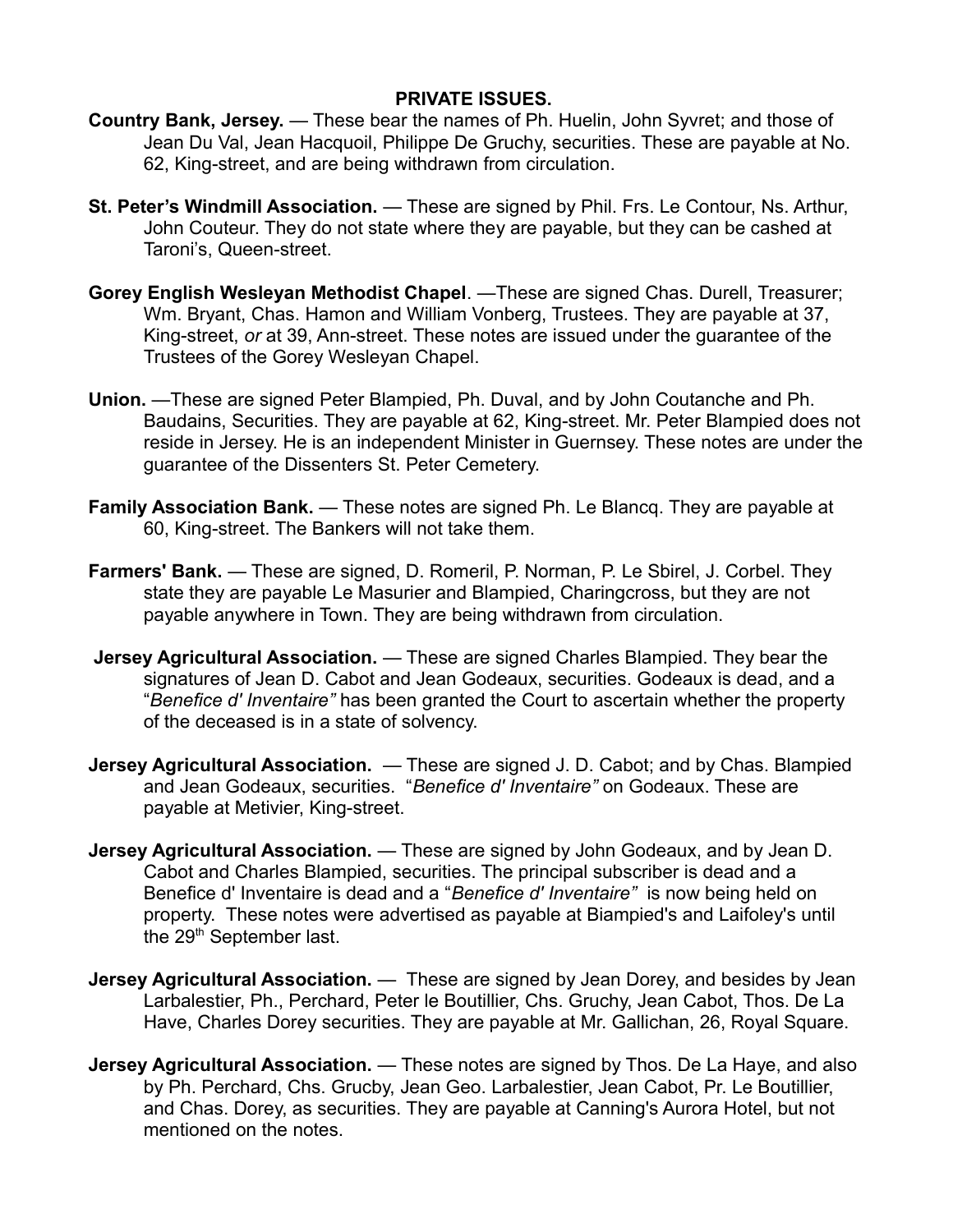- **Jersey Union Bank.** These notes are signed by John Anthoine and Elias Neel, Jun, and Robert Guille, Trustees to the Wesleyan Chapel. These notes are issued under the guarantee of the Trustees of the Wesleyan Chapel, Peter Street, and are payable at Mr. Ph. Pinel, Cheapside, though they state that they are payable at 35, King-street.
- **Temperance Society.** These notes are signed by Temperance Society. These notes are signed by Jas. T. Motivier, Blampied, John Sinel, J. Collenette. It is not said where they are payable, though they are paid at Mr. Metivier, King-street.
- **Country Bank.** These notes are signed John Orange for Gibaut, Orange and Co., They are payable at Orange Co., Bondstreet, though on the notes it is not said where they are payable. is not said where they are payable.
- **Jersey Union Bank.** These are signed Ph. Noel. It is not said where they are payable but payment may be obtained at No, 2, Bondstreet. These notes arc refused by the Bankers.
- **Jersey Union Association Bank.** These are signed by Elie Le Montais, E. Dolbel, E. De La Perrelie, P. Hacquoil. They are payable at No. 1, Cross-street. Bankers refuse take them.
- **The Union Bank.**  These are signed by John Sinel and George Sinel, and are payable at 57, New-street.

As regards the six "Banks of Issue" at the head of the above list, the only Banks properly speaking in the Island, we are happy to observe that there are no Banks throughout the United Kingdom, not excepting the oldest and richest establishments in the Metropolis, that are more worthy of public confidence. We have never heard the whisper of suspicion in reference to any one of the six, and, for all the purposes of business and ordinary transactions between man and man, in the Island, the notes of the Old Bank, Commercial Bank, the Banking Company, the Mercantile Union Bank, the Jersey Joint Stock Bank, and the Channel Islands' Bank, are just as safe and much more convenient than the notes of the Bank of England.

As regards the Parochial Notes in general, we have nothing to say derogatory to their security. We believe that one or two parishes, if not two or three, overdo the system, and that they are gradually accumulating a responsibility which a succeeding generation will find exceedingly unpleasant. It is a question which will probably engage the attention of the Commissioners, whether the present mode of "raising the wind" to provide for parish wants is the best, or whether the more simple method of loans, repayable within a given time, would not be preferable. But into that question we will not enter. We will only say of the Parish Notes that the guarantee is sufficient to justify public confidence. The only complaint we shall make is that some of the notes of the country parishes, though circulating in the town, are not payable at any place in St. Helier. Moreover some of the notes, and this applies to the town parish, do not bear on the face of them where parish, do not bear on the face of them where payable.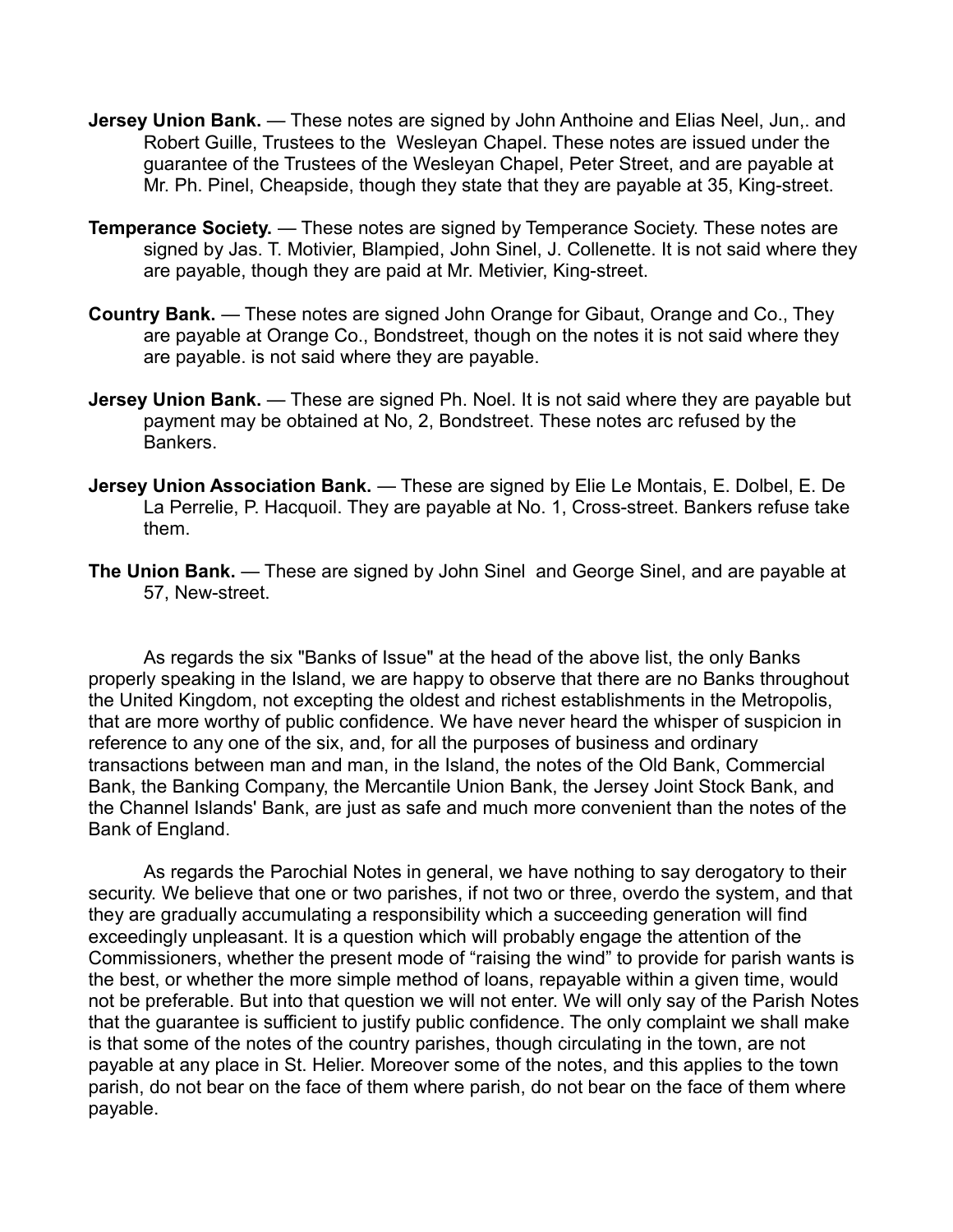The next class is that of Notes bearing Parochial titles, but issued under the guarantee of private individuals only. In presence of the system of Parochial issue on which we have just commented, it is a question whether individuals should be permitted to issue notes bearing titles open, if not calculated,to mislead the public. An Englishman, not long resident, aware that the parishes are in the habit of issuing notes, receives one bearing the inscription "St. Peter's New Bank," or "St. Martin's Bank" or "St. John's Bank", or "St. Clement's Bank", and naturally concludes that these notes are parish notes, and have the security of the parish guarantee. We say this should not be allowed, and say this without wishing to cast a slur upon such notes in general. But we must be allowed a few words on this particular section. As regards one issue, bearing a parochial name, though not issued or guaranteed by the parish, we are assured excellent authority that this private speculation has now in circulation double the number of notes compared with any one of the six banks of issue! It is not mentioned where the note alluded to is payable. We have seen specimens which some grimly facetious individual has written payable "nowhere" - a locality we cannot find payable "nowhere" a locality we cannot find in any of the Jersey Guide Books! The section under notice includes SIXTEEN separate issues, all bearing parochial names; though, as we have already explained, issued by individuals, the parishes being not at all responsible. Any unsophisticated person must suppose reading the title of "Parish of St. Helier" that the note bearing such inscription was issued under the guarantee of the parish. Not so. The proprietors of the property in Belmont Road wishing that thoroughfare paved, "raised the wind" by the issue of a certain number of notes. We believe the security is excellent; but were it otherwise the public could not fall back upon the parish. The public must be content with the security of the proprietors. Lastly, to conclude with the section under notice, the reader will have observed that THREE *of the issues are refused the principal Bankers*.

We now come to the avowed private Issues. In this section may be found very big names, such as "Association," &c., names applicable enough to banks of issue or banks of deposit; but rather too big when assumed by two or three small individuals. Of this category there are SEVENTEEN issues. Jersey Agriculture would seem to be in a flourishing state, judging by the number of "Agricultural Associations," as many as five, all issuing their notes and exhibiting an extraordinary illustration of the principle of fraternity. Judging by the repetition of names, one must infer that brotherly love, or at least a very intense degree of friendship, must prevail in these "Agricultural Associations." It will be observed that THREE *of the issues in this category are refused by the Banker*s. As our readers may not be acquainted with a number of these "promises to pay" we will copy two specimens for their edification: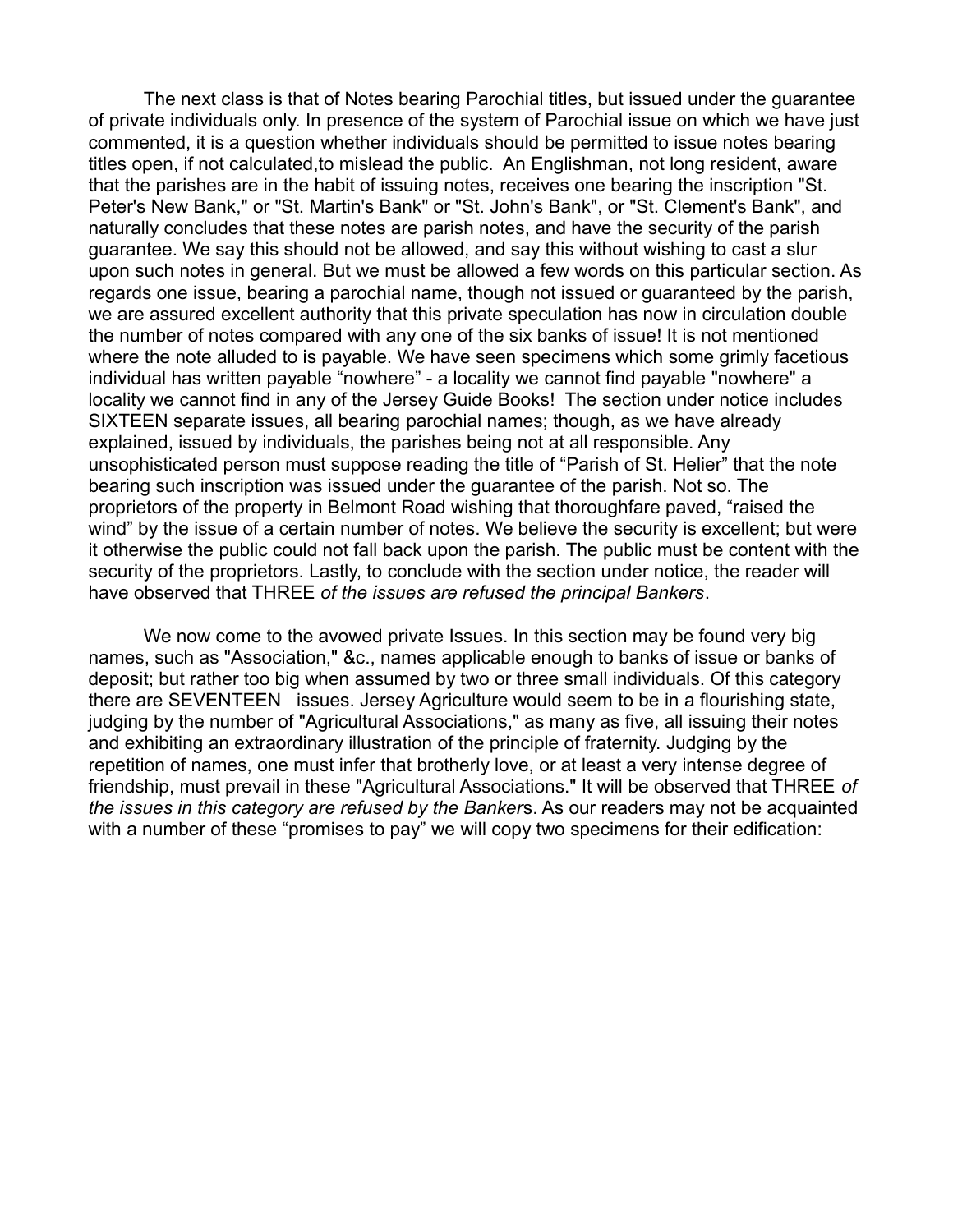# FAMILY ASSOCIATION BANK.



BRITISH STERLING.

## JERSEY UNION ASSOCIATION BANK

No. 112.



No. 112.

Jersey, 30th August, 1859. We promise to pay the Bearcr on demand One Pound British value received. Payable at No. 1, Cross-street, for Le Montais. Dolbel, De La Perrelle & Co. ELIE LE MONTAIS. E. DE LA PERRELLE. ONE E. DOLBEL, P. HACQUOIL. British Sterling.